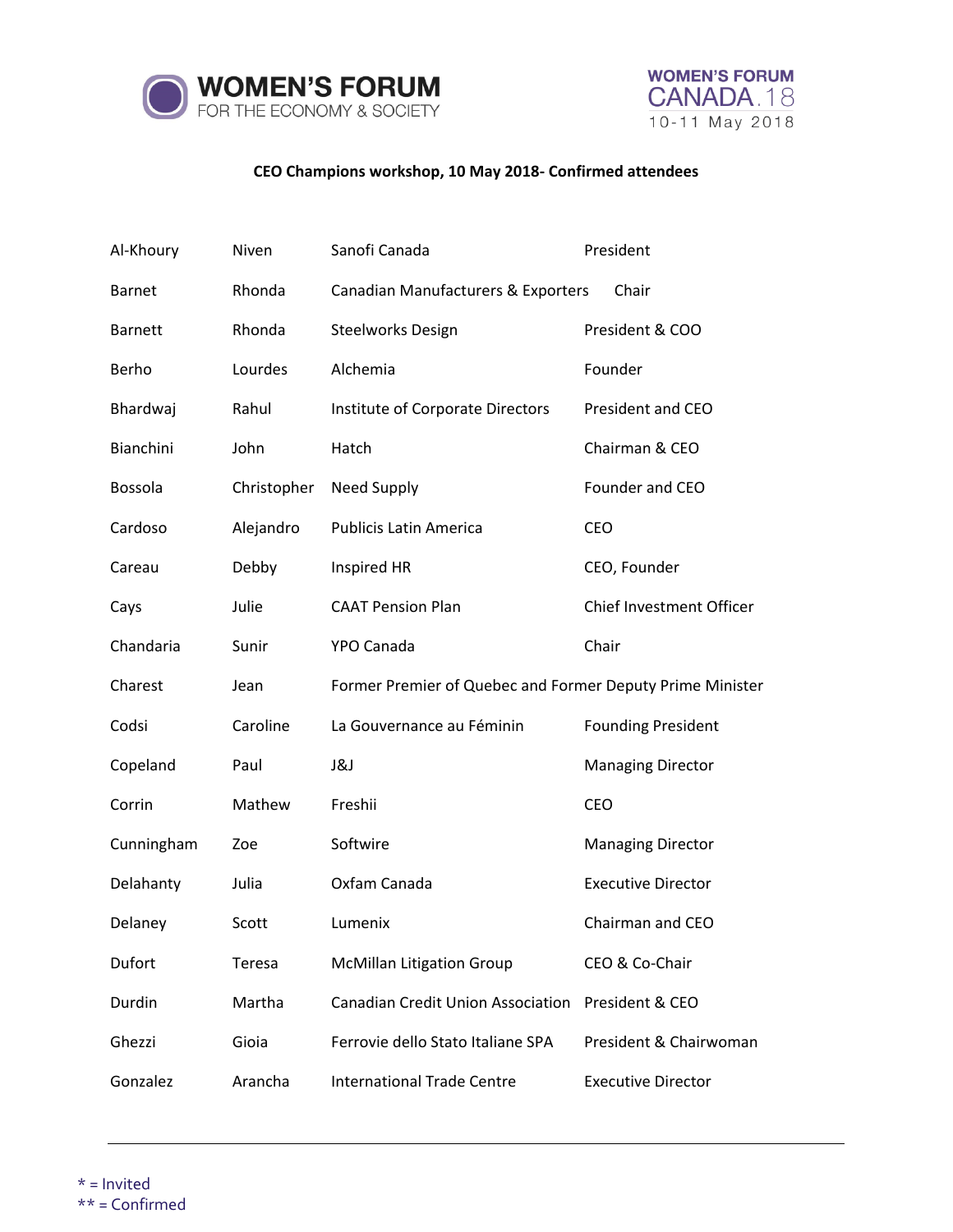



| Goudie                 | Mary                         | UK House of Lords<br>30 Percent Club Member, UK House of Lords, and Founding Member, the 30 Percent Club |                                    |  |
|------------------------|------------------------------|----------------------------------------------------------------------------------------------------------|------------------------------------|--|
|                        |                              |                                                                                                          | <b>CFO</b>                         |  |
| Hartman                | Judith                       | <b>ENGIE</b>                                                                                             |                                    |  |
| Hubbard                | Kristine                     | <b>Beck Taxi</b>                                                                                         | <b>CEO</b>                         |  |
| Kirkman                | Carrie                       | <b>Global Brands Group</b>                                                                               | CEO Canada                         |  |
| Kollmar                | Frank                        | L'Oreal Canada                                                                                           | <b>CEO</b>                         |  |
| Le Sueur-Aquin         | Cynthia<br>President and CEO | Women in Mining Canada and Canada Gas and Union Gas Law                                                  |                                    |  |
| Leonard                | Dave                         | McCarthy Tétrault                                                                                        | CEO                                |  |
| Leverton               | Jaime                        | <b>APAC</b>                                                                                              | <b>General Manager VP</b>          |  |
| Liu                    | Fang                         | <b>ICAO</b>                                                                                              | Secretary-General                  |  |
| Martin                 | Shelley                      | Nestlé Canada                                                                                            | <b>CEO</b>                         |  |
| McAninch               | <b>Brad</b>                  | Modern Niagara                                                                                           | CEO                                |  |
| McGee                  | Laura                        | Consultant; Founder                                                                                      | McKinsey Canada; Diversio          |  |
| McReynolds             | Shawn                        | Davies Ward Phillips & Vineberg                                                                          | <b>Managing Partner</b>            |  |
| Moysey                 | Graham                       | <b>IPG Mediabrands Canada</b>                                                                            | CEO                                |  |
| Mushynski<br>Gas Law   | Tanya                        | Enbridge                                                                                                 | Vice President, Canada Gas & Union |  |
| Nykoliation            | Jill                         | Juniper Park / TBWA                                                                                      | CEO                                |  |
| Palladitcheff          | Nathalie                     | Ivanhoé Cambridge                                                                                        | President                          |  |
| Pickersgill            | Andrew                       | Senior Partner                                                                                           | McKinsey Canada                    |  |
| Pilon                  | Nathalie                     | ABB                                                                                                      | <b>Managing Director</b>           |  |
| Roy                    | Maya                         | YWCA Canada                                                                                              | <b>CEO</b>                         |  |
| Sanchez-Weber Cristina |                              | Sanchez Devanney                                                                                         | Partner                            |  |
| Serafini               | Ersilia                      | Summerhill Group                                                                                         | President and CEO                  |  |